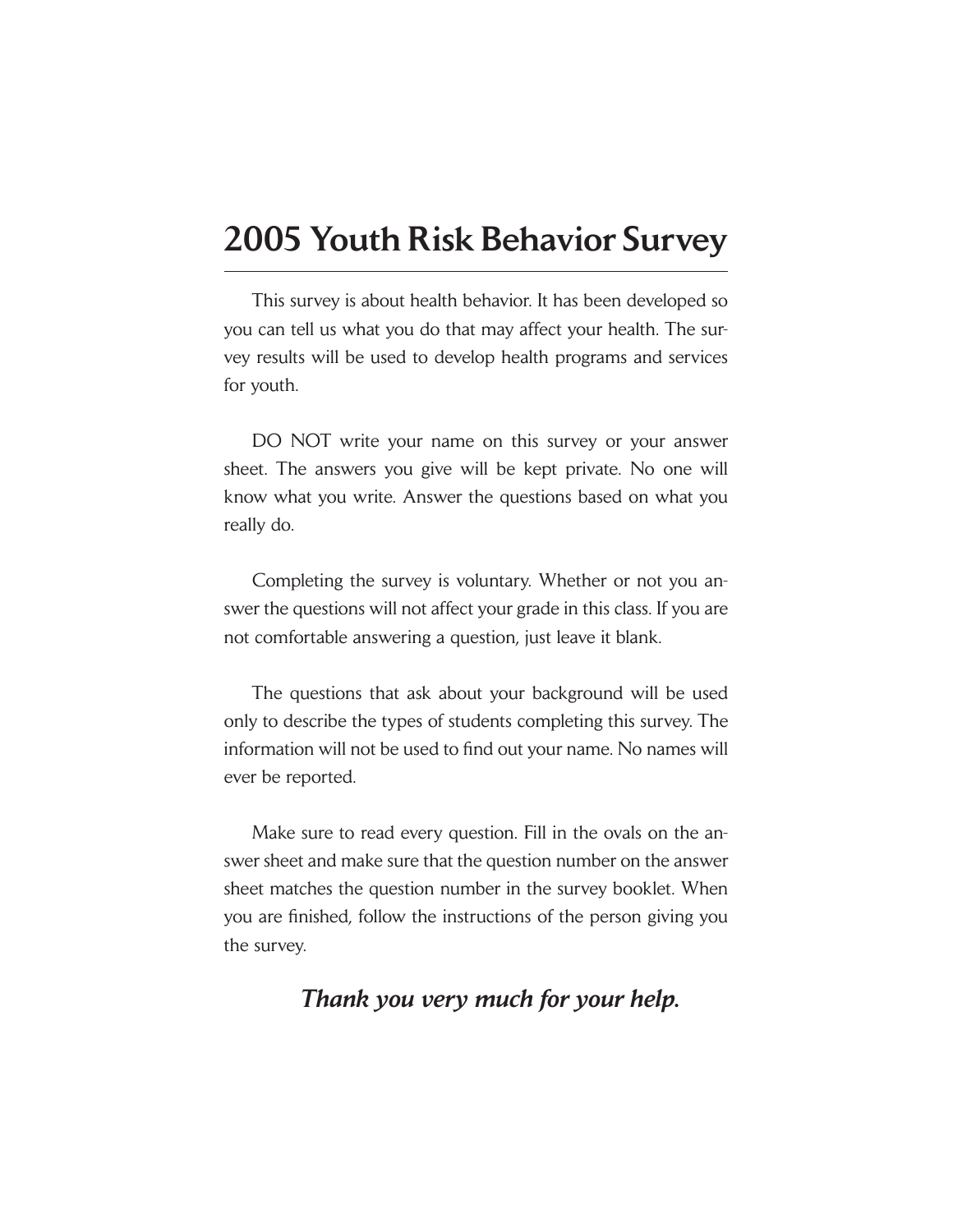- $\bullet$  Use a #2 pencil only.
- Answer only on answer sheet.
- Make dark marks.
- Fill in a response like this:  $\bigcup$



- To change your answer, erase completely.
- 1. How old are you?
	- 1. 12 years old or younger
	- 2. 13 years old
	- 3. 14 years old
	- 4. 15 years old
	- 5. 16 years old
	- 6. 17 years old
	- 7. 18 years old or older
- 2. What is your sex?
	- 1. Female
	- 2. Male
- 3. Which of the following best describes you? 1. Heterosexual (straight)
	- 2. Gay or lesbian
	- 3. Bisexual
	- 4. Not sure
	- 5. None of the above
- 4. In what grade are you?
	- 1. 9th grade
	- 2. 10th grade
	- 3. 11th grade
	- 4. 12th grade
	- 5. Ungraded or other grade
- 5. How do you describe yourself? **(Select one or more responses.)**
	- 1. American Indian or Alaska Native
	- 2. Asian
	- 3. Black or African American
	- 4. Hispanic or Latino
	- 5. Native Hawaiian or Other Pacific Islander
	- 6. White
- 6. How long have you lived in the United States?
	- 1. Less than one year
	- 2. 1 to 3 years
	- 3. 4 to 6 years
	- 4. 7 or more years
- 7. How do you describe your health in general? 1. Excellent
	- 2. Very good
	- 3. Good
	- 4. Fair
	- 5. Poor
- 8. How tall are you without your shoes on?

Directions: Write your height in the shaded blank boxes. Fill in the matching oval below each number.

# **Example**

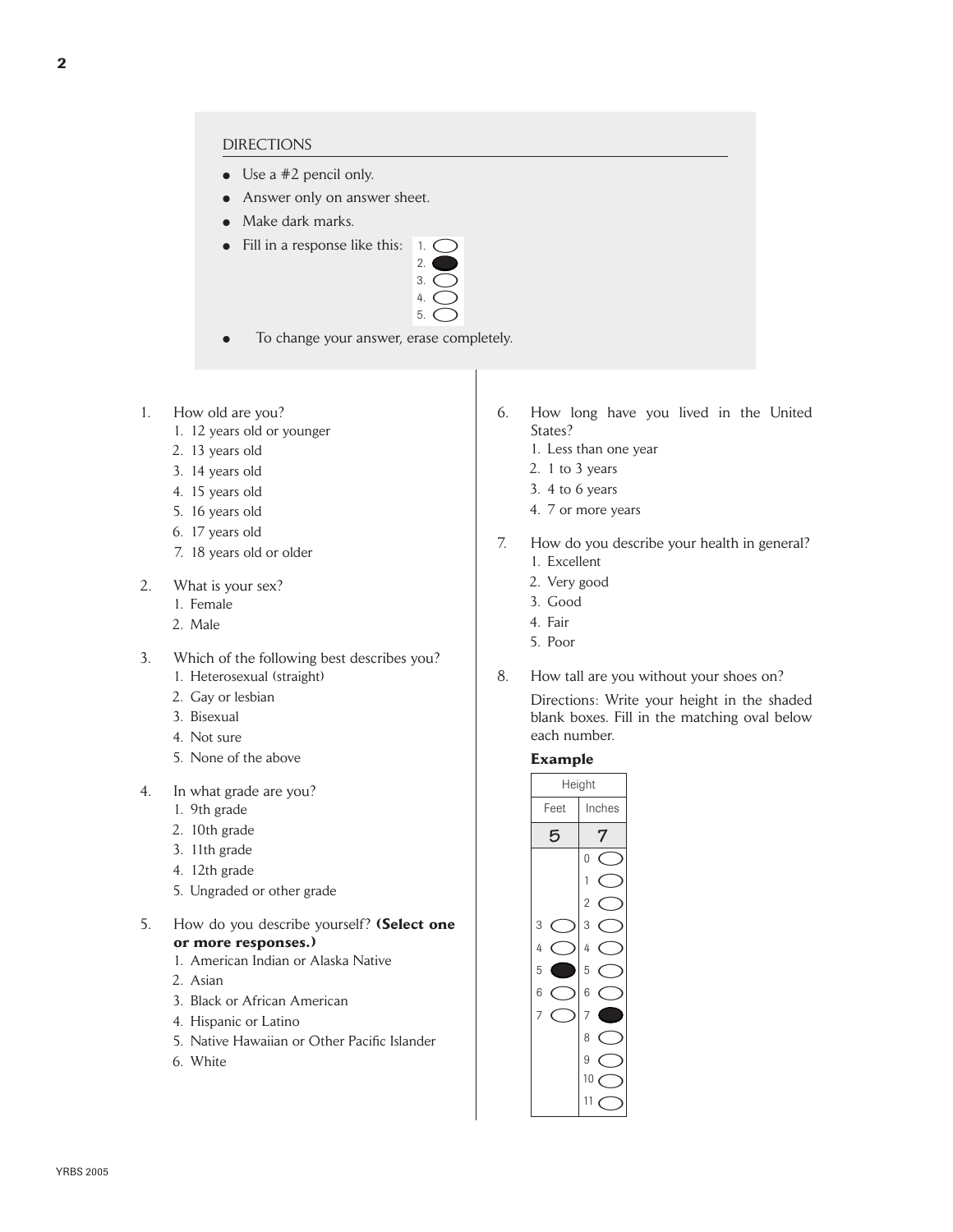9. How much do you weigh without your shoes on?

> Directions: Write your weight in the shaded blank boxes. Fill in the matching oval below each number.

#### **Example**



10. What is your zipcode?

# **Example**



- 11. Is there at least one teacher or other adult in this school that you can talk to if you have a problem?
	- 1. Yes
	- 2. No
	- 3. Not sure

#### The next 5 questions ask about personal safety.

- 12. **When you rode a bicycle** during the past 12 months, how often did you wear a helmet?
	- 1. I did not ride a bicycle during the past 12 months
	- 2. Never wore a helmet
	- 3. Rarely wore a helmet
	- 4. Sometimes wore a helmet
	- 5. Most of the time wore a helmet
	- 6. Always wore a helmet
- 13. How often do you wear a seat belt when **riding**  in a car driven by someone else?
	- 1. Never
	- 2. Rarely
	- 3. Sometimes
	- 4. Most of the time
	- 5. Always
- 14. During the past 30 days, how many times did you **ride** in a car or other vehicle **driven by someone who had been drinking alcohol?** 
	- 1. 0 times
	- 2. 1 time
	- 3. 2 or 3 times
	- 4. 4 or 5 times
	- 5. 6 or more times
- 15. During the past 30 days, how many times did you **drive** a car or other vehicle **when you had been drinking alcohol?** 
	- 1. 0 times
	- 2. 1 time
	- 3. 2 or 3 times
	- 4. 4 or 5 times
	- 5. 6 or more times
- 16. How often do you feel safe and secure in your neighborhood?
	- 1. Never
	- 2. Rarely
	- 3. Sometimes
	- 4. Most of the time
	- 5. Always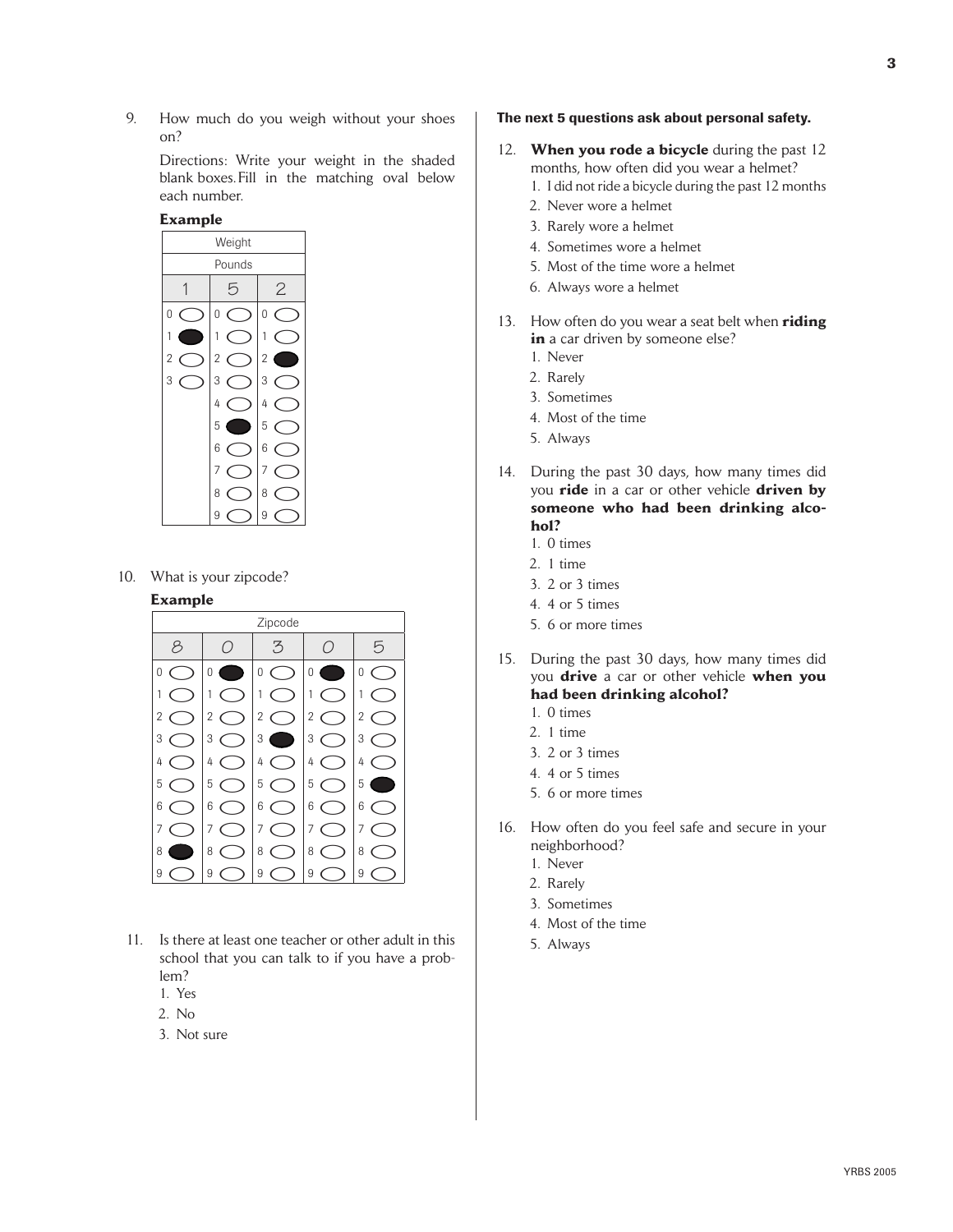The next 7 questions ask about harassment at school. Harassment can include threatening; bullying; name calling or obscenities; offensive notes or graffiti; exclusion from groups; unwanted attention or unwanted touching; and physical assault.

- 17. During the past 12 months, have you ever been harassed at school (or on the way to or from school)?
	- 1. Yes
	- 2. No
- 18. During the past 12 months, in which of the following school locations have you been harassed? **(Select all that apply)**
	- 1. Inside the school building
	- 2. Outside on school grounds
	- 3. At a school-sponsored event after school hours
	- 4. On the school bus
	- 5. On the way to or from school (not on bus)
	- 6. Have never been harassed at school
- 19. During the past 12 months, have you ever been harassed at school (or on the way to or from school) because of your race or ethnic origin? 1. Yes
	- 2. No
- 20. During the past 12 months, have you ever been harassed at school (or on the way to or from school) because someone thought you were gay, lesbian or bisexual?
	- 1. Yes
	- 2. No
- 21. During the past 12 months, have you ever been harassed at school (or on the way to or from school) because of your religious beliefs? 1. Yes
	- 2. No
- 22. During the past 12 months, have you ever been harassed at school (or on the way to or from school) because of your weight, size, or physical appearance?
	- 1. Yes
	- 2. No
- 23. During the past 12 months, have you received unwanted sexual comments or attention at school (or on your way to or from school)? 1. Yes
	- 2. No

### The next 12 questions ask about violencerelated behaviors.

- 24. During the past 30 days, on how many days did you carry **a weapon** such as a gun, knife, or club?
	- 1. 0 days
	- 2. 1 day
	- 3. 2 or 3 days
	- 4. 4 or 5 days
	- 5. 6 or more days
- 25. During the past 30 days, on how many days did you carry **a gun?** 
	- 1. 0 days
	- 2. 1 day
	- 3. 2 or 3 days
	- 4. 4 or 5 days
	- 5. 6 or more days
- 26. During the past 30 days, on how many days did you carry a weapon such as a gun, knife, or club **on school property?** 
	- 1. 0 days
	- 2. 1 day
	- 3. 2 or 3 days
	- 4. 4 or 5 days
	- 5. 6 or more days
- 27. During the past 30 days, on how many days did you **not** go to school because you felt you would be unsafe at school or on your way to or from school?
	- 1. 0 days
	- 2. 1 day
	- 3. 2 or 3 days
	- 4. 4 or 5 days
	- 5. 6 or more days
- 28. During the past 12 months, how many times has someone threatened or injured you with a weapon such as a gun, knife, or club **on school property?** 
	- 1. 0 times
	- 2. 1 time
	- 3. 2 or 3 times
	- 4. 4 or 5 times
	- 5. 6 or 7 times
	- 6. 8 or 9 times
	- 7. 10 or 11 times
	- 8. 12 or more times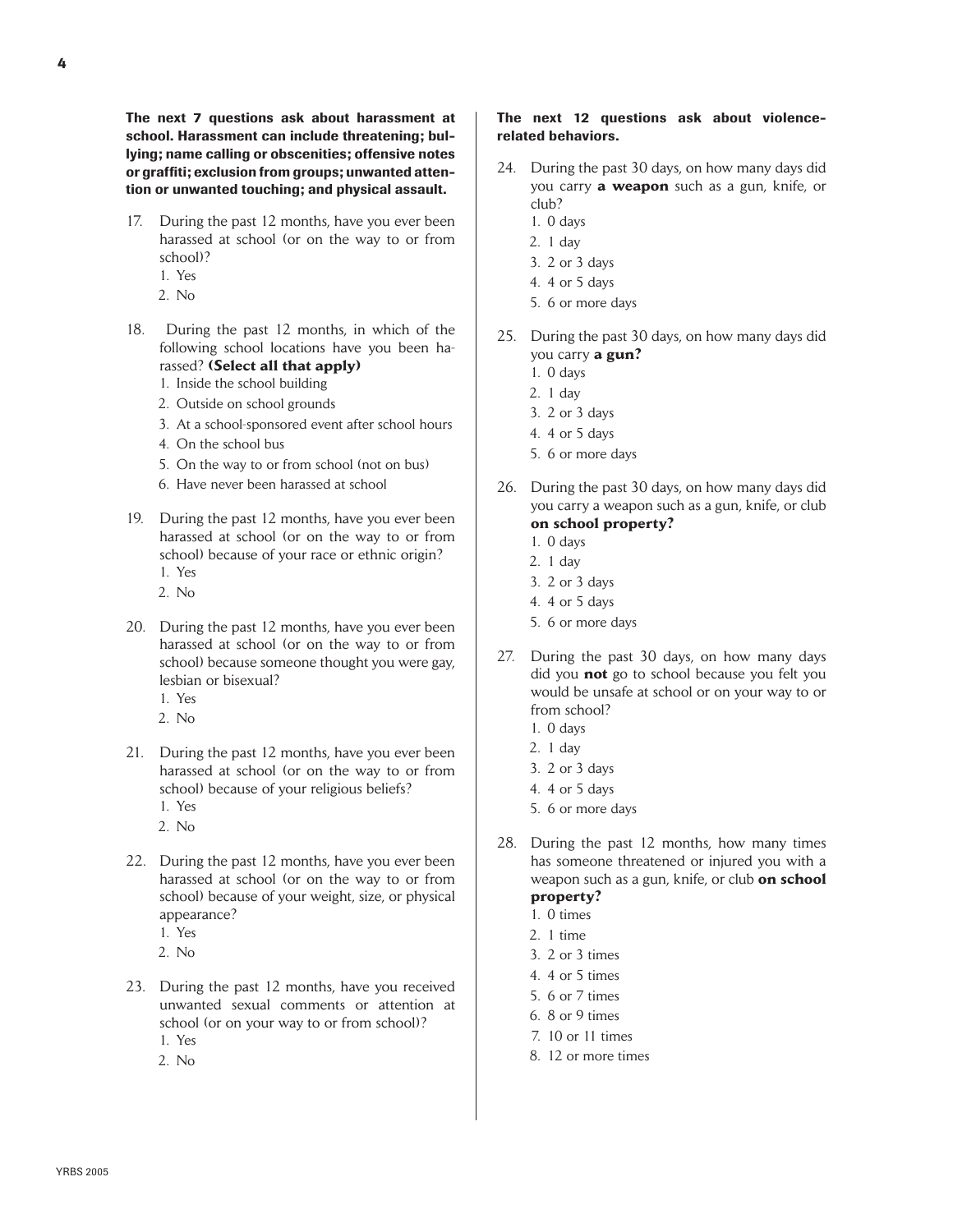- 29. During the past 12 months, how many times has someone stolen or deliberately damaged your property such as your car, clothing, or books **on school property?**
	- 1. 0 times
	- 2. 1 time
	- 3. 2 or 3 times
	- 4. 4 or 5 times
	- 5. 6 or 7 times
	- 6. 8 or 9 times
	- 7. 10 or 11 times
	- 8. 12 or more times
- 30. During the past 12 months, how many times were you in a physical fight?
	- 1. 0 times
	- 2. 1 time
	- 3. 2 or 3 times
	- 4. 4 or 5 times
	- 5. 6 or 7 times
	- 6. 8 or 9 times
	- 7. 10 or 11 times
	- 8. 12 or more times
- 31. During the past 12 months, how many times were you in a physical fight in which you were injured and had to be treated by a doctor or nurse?
	- 1. 0 times
	- 2. 1 time
	- 3. 2 or 3 times
	- 4. 4 or 5 times
	- 5. 6 or more times
- 32. During the past 12 months, how many times were you in a physical fight **on school property?** 
	- 1. 0 times
	- 2. 1 time
	- 3. 2 or 3 times
	- 4. 4 or 5 times
	- 5. 6 or 7 times
	- 6. 8 or 9 times
	- 7. 10 or 11 times
	- 8. 12 or more times
- 33. During the past 12 months, did your boyfriend or girlfriend ever hit, slap, or physically hurt you on purpose? 1. Yes
	-
	- 2. No
- 34. Have you ever been forced to have sexual intercourse when you did not want to?
	- 1. Yes
	- 2. No
- 35. Other than forced sexual intercourse, have you ever been touched sexually when you did not want to be touched?
	- 1. Yes
	- 2. No

The next 5 questions ask about sad feelings and attempted suicide. Sometimes people feel so depressed about the future that they may consider attempting suicide, that is, taking some action to end their own life.

- 36. During the past 12 months, did you ever feel so sad or hopeless almost every day for **two weeks or more in a row** that you stopped doing some usual activities?
	- 1. Yes
	- $2$  No
- 37. During the past 12 months, did you ever **seriously** consider attempting suicide?
	- 1. Yes
	- 2. No
- 38. During the past 12 months, did you make a plan about how you would attempt suicide? 1. Yes
	- 2. No
- 39. During the past 12 months, how many times did you actually attempt suicide?
	- 1. 0 times
	- 2. 1 time
	- 3. 2 or 3 times
	- 4. 4 or 5 times
	- 5. 6 or more times
- 40. **If you attempted suicide** during the past 12 months, did any attempt result in an injury, poisoning, or overdose that had to be treated by a doctor or nurse?
	- 1. **I did not attempt suicide** during the past 12 months
	- 2. Yes
	- 3. No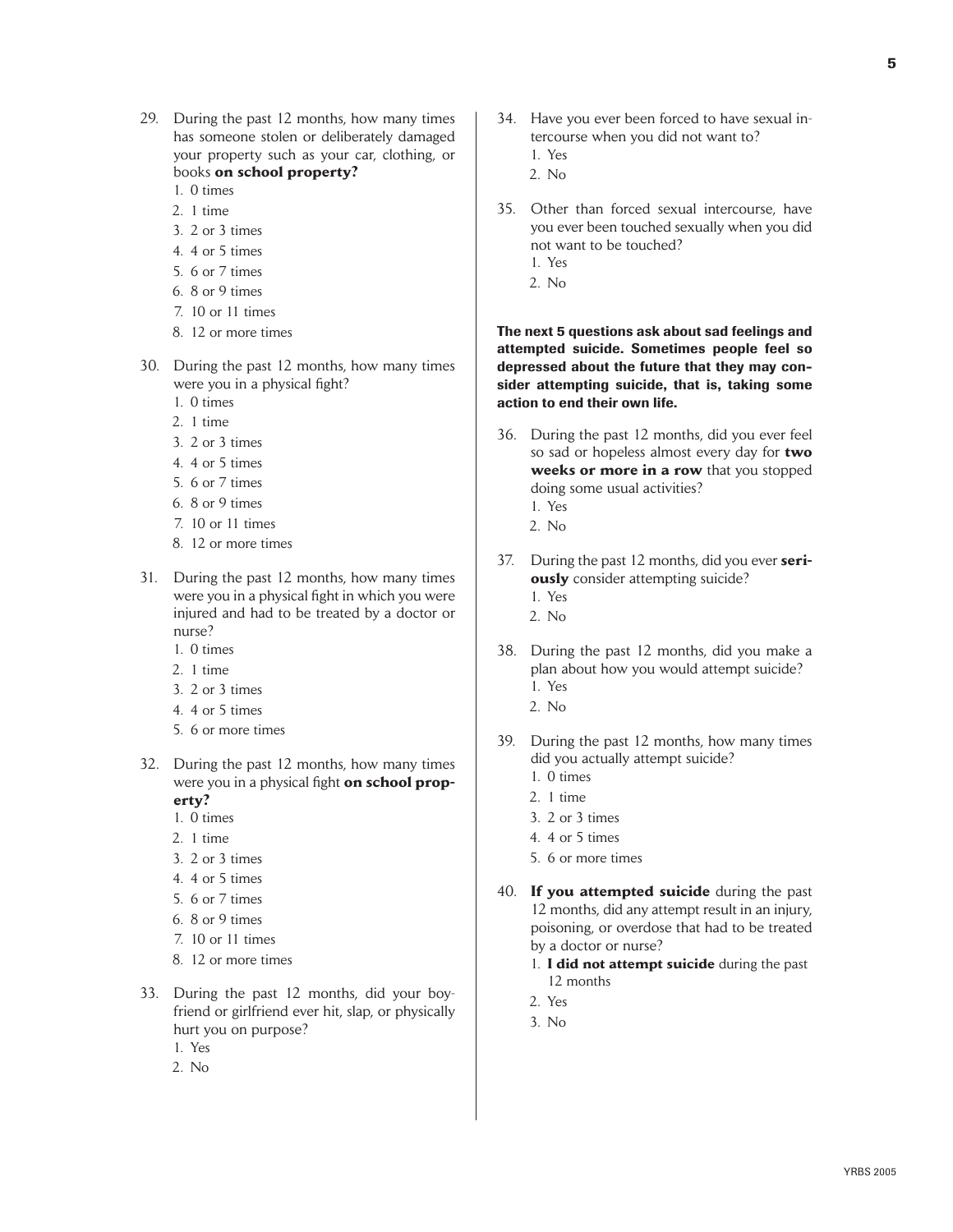#### The next 14 questions ask about tobacco use.

- 41. Have you ever tried cigarette smoking, even one or two puffs?
	- 1. Yes
	- 2. No
- 42. How old were you when you smoked a whole cigarette for the first time?
	- 1. I have never smoked a whole cigarette
	- 2. 8 years old or younger
	- 3. 9 or 10 years old
	- 4. 11 or 12 years old
	- 5. 13 or 14 years old
	- 6. 15 or 16 years old
	- 7. 17 years old or older
- 43. During the past 30 days, on how many days did you smoke cigarettes?
	- 1. 0 days
	- 2. 1 or 2 days
	- 3. 3 to 5 days
	- 4. 6 to 9 days
	- 5. 10 to 19 days
	- 6. 20 to 29 days
	- 7. All 30 days
- 44. During the past 30 days, on the days you smoked, how many cigarettes did you smoke **per day?**
	- 1. I did not smoke cigarettes during the past 30 days
	- 2. Less than 1 cigarette per day
	- 3. 1 cigarette per day
	- 4. 2 to 5 cigarettes per day
	- 5. 6 to 10 cigarettes per day
	- 6. 11 to 20 cigarettes per day
	- 7. More than 20 cigarettes per day
- 45. During the past 30 days, how did you **usually** get your own cigarettes? (Select only **one**  response.)
	- 1. I did not smoke cigarettes during the past 30 days
	- 2. I bought them in a store such as a conve nience store, supermarket, discount store, or gas station
	- 3. I bought them from a vending machine
	- 4. I gave someone else money to buy them for me
	- 5. I borrowed (or bummed) them from some one else
	- 6. A person 18 years old or older gave them to me
	- 7. I took them from a store or family member
	- 8. I got them some other way
- 46. During the past 30 days, on how many days did you smoke cigarettes **on school property?** 
	- 1. 0 days
	- 2. 1 or 2 days
	- 3. 3 to 5 days
	- 4. 6 to 9 days
	- 5. 10 to 19 days
	- 6. 20 to 29 days
	- 7. All 30 days
- 47. Have you ever smoked cigarettes daily, that is, at least one cigarette every day for 30 days?
	- 1. Yes
	- 2. No
- 48. During the past 12 months, did you ever try **to quit** smoking cigarettes?
	- 1. I did not smoke during the past 12 months
	- 2. Yes
	- 3. No
- 49. During the past 30 days, on how many days did you use **chewing tobacco, snuff, or dip,** such as Redman, Levi Garrett, Beechnut, Skoal, Skoal Bandits, or Copenhagen?
	- 1. 0 days
	- 2. 1 or 2 days
	- 3. 3 to 5 days
	- 4. 6 to 9 days
	- 5. 10 to 19 days
	- 6. 20 to 29 days
	- 7. All 30 days
- 50. During the past 30 days, on how many days did you use **chewing tobacco, snuff, or dip on school property?**
	- 1. 0 days
	- 2. 1 or 2 days
	- 3. 3 to 5 days
	- 4. 6 to 9 days
	- 5. 10 to 19 days
	- 6. 20 to 29 days
	- 7. All 30 days
- 51. During the past 30 days, on how many days did you smoke **cigars, cigarillos, or little cigars?**
	- 1. 0 days
	- 2. 1 or 2 days
	- 3. 3 to 5 days
	- 4. 6 to 9 days
	- 5. 10 to 19 days
	- 6. 20 to 29 days
	- 7. All 30 days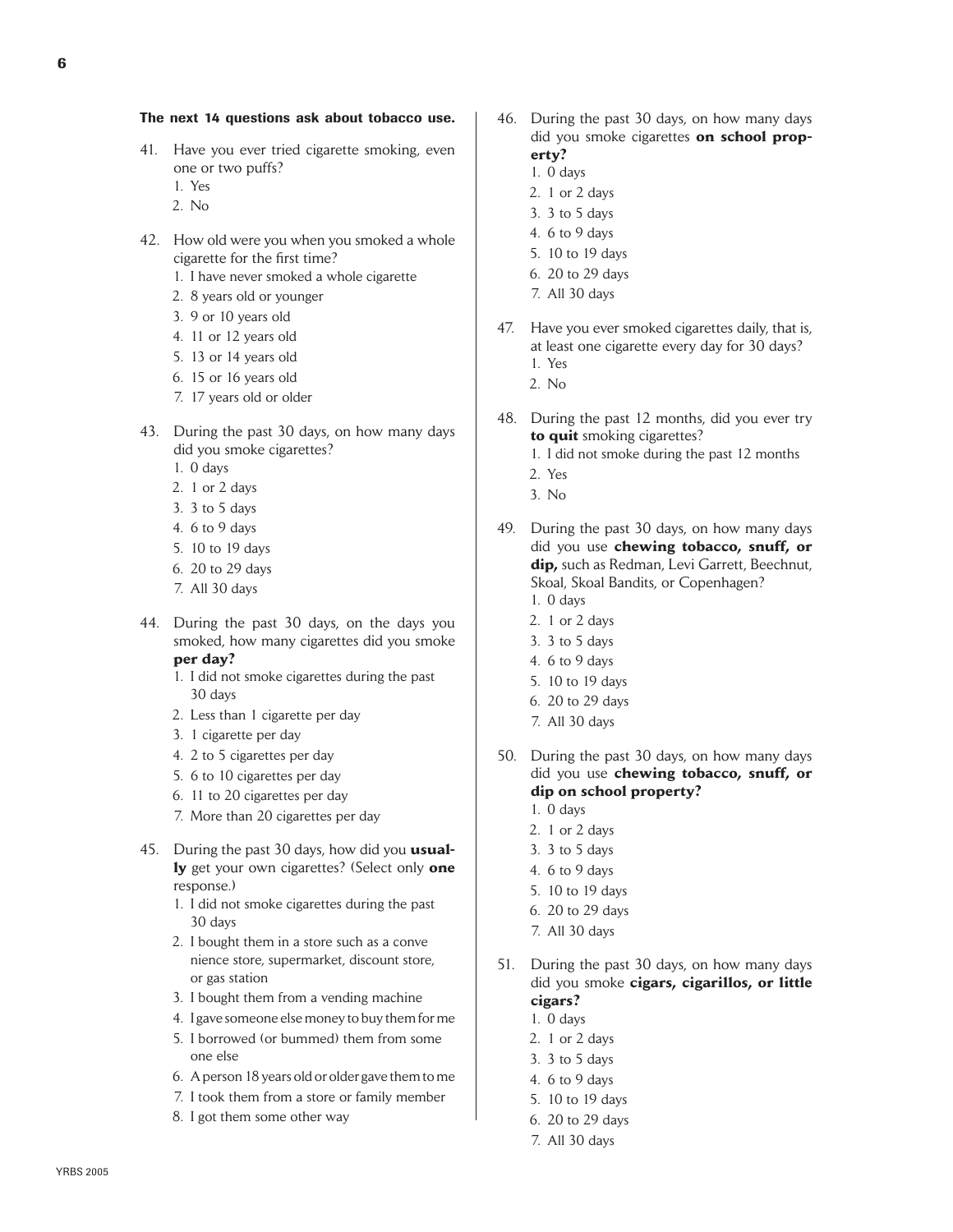- 52. How much do **you** think people **risk harming themselves** (physically or in other ways) if they smoke one or more packs of cigarettes **per day?**
	- 1. No risk
	- 2. Slight risk
	- 3. Moderate risk
	- 4. Great risk
- 53. How wrong do **you** think it is for **someone your age** to smoke cigarettes?
	- 1. Very Wrong
	- 2. Wrong
	- 3. A Little Bit Wrong
	- 4. Not Wrong at All
- 54. How wrong do **your parents/guardians feel** it would be for **you** to smoke cigarettes?
	- 1. Very Wrong
	- 2. Wrong
	- 3. A Little Bit Wrong
	- 4. Not Wrong at All

The next 8 questions ask about drinking alcohol. This includes drinking beer, wine, wine coolers, and liquor such as rum, gin, vodka, or whiskey. For these questions, drinking alcohol does not include drinking a few sips of wine for religious purposes.

- 55. During your life, on how many days have you had at least one drink of alcohol?
	- 1. 0 days
	- 2. 1 or 2 days
	- 3. 3 to 9 days
	- 4. 10 to 19 days
	- 5. 20 to 39 days
	- 6. 40 to 99 days
	- 7. 100 or more days
- 56. How old were you when you had your first drink of alcohol other than a few sips?
	- 1. I have never had a drink of alcohol other than a few sips
	- 2. 8 years old or younger
	- 3. 9 or 10 years old
	- 4. 11 or 12 years old
	- 5. 13 or 14 years old
	- 6. 15 or 16 years old
	- 7. 17 years old or older
- 57. During the past 30 days, on how many days did you have at least one drink of alcohol?
	- 1. 0 days
	- 2. 1 or 2 days
	- 3. 3 to 5 days
	- 4. 6 to 9 days
	- 5. 10 to 19 days
	- 6. 20 to 29 days
	- 7. All 30 days
- 58. During the past 30 days, on how many days did you have 5 or more drinks of alcohol in a row, that is, within a couple of hours?
	- 1. 0 days
	- 2. 1 day
	- 3. 2 days
	- 4. 3 to 5 days
	- 5. 6 to 9 days
	- 6. 10 to 19 days
	- 7. 20 or more days
- 59. During the past 30 days, on how many days did you have at least one drink of alcohol **on school property?**
	- 1. 0 days
	- 2. 1 or 2 days
	- 3. 3 to 5 days
	- 4. 6 to 9 days
	- 5. 10 to 19 days
	- 6. 20 to 29 days
	- 7. All 30 days
- 60. How much do **you** think people **risk harming themselves** (physically or in other ways) if they take one or two drinks of an alcoholic beverage (beer, wine, liquor) nearly **every day?**
	- 1. No risk
	- 2. Slight risk
	- 3. Moderate risk
	- 4. Great risk
- 61. How wrong do **you** think it is for **someone your age** to drink beer, wine, or hard liquor, (for example, vodka, whiskey, or gin) regularly?
	- 1. Very Wrong
	- 2. Wrong
	- 3. A Little Bit Wrong
	- 4. Not Wrong at All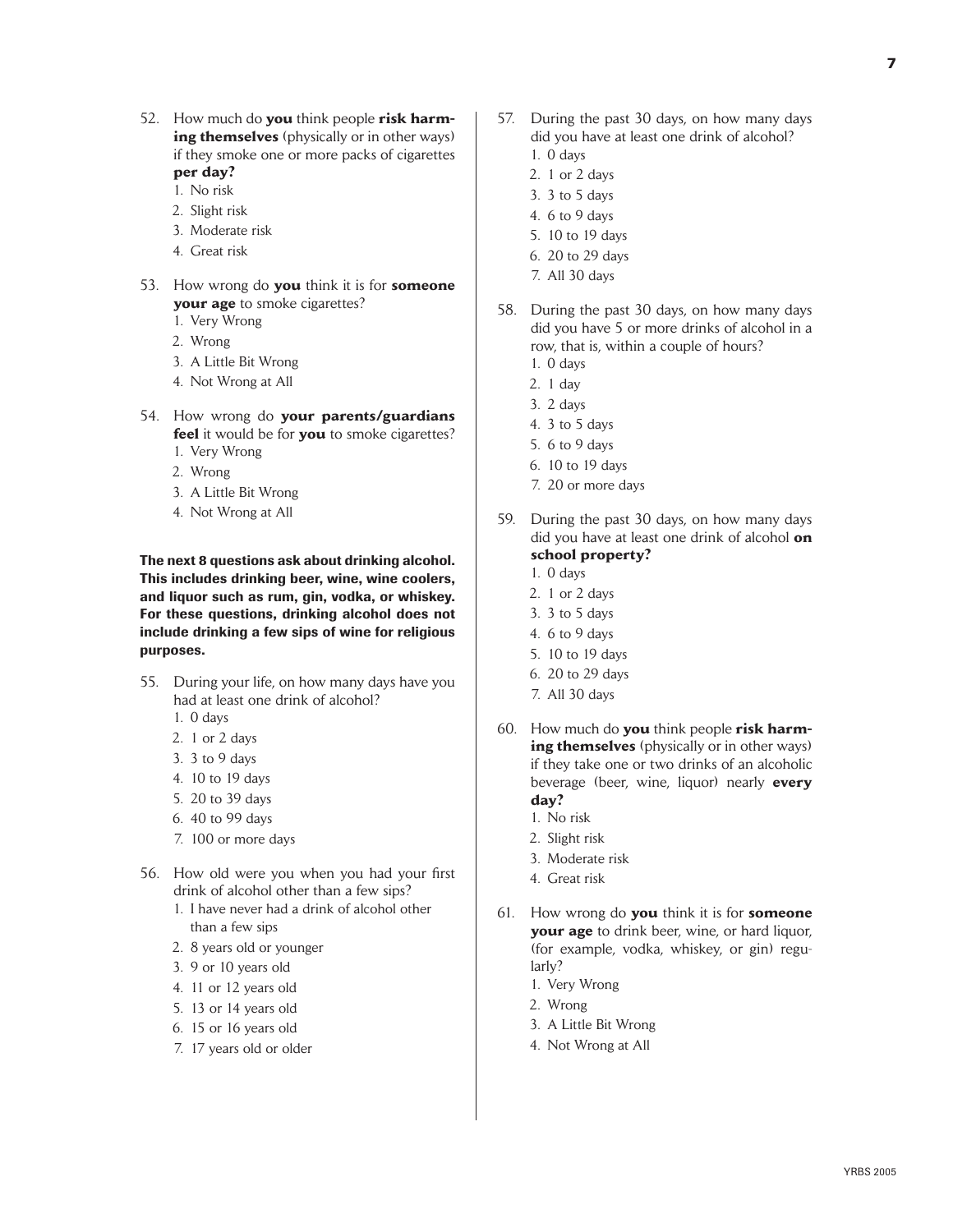- 62. How wrong do **your parents/guardians feel** it would be for **you** to drink beer, wine or hard liquor (for example, vodka, whiskey, or gin) regularly?
	- 1. Very Wrong
	- 2. Wrong
	- 3. A Little Bit Wrong
	- 4. Not Wrong at All

#### The next 7 questions ask about marijuana use. Marijuana also is called grass or pot.

- 63. During your life, how many times have you used marijuana?
	- 1. 0 times
	- 2. 1 or 2 times
	- 3. 3 to 9 times
	- 4. 10 to 19 times
	- 5. 20 to 39 times
	- 6. 40 to 99 times
	- 7. 100 or more times
- 64. How old were you when you tried marijuana for the first time?
	- 1. I have never tried marijuana
	- 2. 8 years old or younger
	- 3. 9 or 10 years old
	- 4. 11 or 12 years old
	- 5. 13 or 14 years old
	- 6. 15 or 16 years old
	- 7. 17 years old or older
- 65. During the past 30 days, how many times did you use marijuana?
	- 1. 0 times
	- 2. 1 or 2 times
	- 3. 3 to 9 times
	- 4. 10 to 19 times
	- 5. 20 to 39 times
	- 6. 40 or more times
- 66. During the past 30 days, how many times did you use marijuana **on school property?** 
	- 1. 0 times
	- 2. 1 or 2 times
	- 3. 3 to 9 times
	- 4. 10 to 19 times
	- 5. 20 to 39 times
	- 6. 40 or more times
- 67. How much do you think people **risk harming themselves** (physically or in other ways) if they smoke marijuana **regularly?**
	- 1. No risk
	-
	- 2. Slight risk
	- 3. Moderate risk
	- 4. Great risk
- 68. How wrong do **you** think it is for **someone your age** to smoke marijuana?
	- 1. Very Wrong
	- 2. Wrong
	- 3. A Little Bit Wrong
	- 4. Not Wrong at All
- 69. How wrong do **your parents/guardians feel** it would be for **you** to smoke marijuana?
	- 1. Very Wrong
	- 2. Wrong
	- 3. A Little Bit Wrong
	- 4. Not Wrong at All

# The next 11 questions ask about other drugs.

- 70. During your life, how many times have you used **any** form of cocaine, including powder,
	- crack, or freebase? 1. 0 times
	- 2. 1 or 2 times
	- 3. 3 to 9 times
	- 4. 10 to 19 times
	- 5. 20 to 39 times
	- 6. 40 or more times
- 71. During the past 30 days, how many times did you use **any** form of cocaine, including powder, crack, or freebase?
	- 1. 0 times
	- 2. 1 or 2 times
	- 3. 3 to 9 times
	- 4. 10 to 19 times
	- 5. 20 to 39 times
	- 6. 40 or more times
- 72. During your life, how many times have you sniffed glue, breathed the contents of aerosol spray cans, or inhaled any paints or sprays to get high?
	- 1. 0 times
	- 2. 1 or 2 times
	- 3. 3 to 9 times
	- 4. 10 to 19 times
	- 5. 20 to 39 times
	- 6. 40 or more times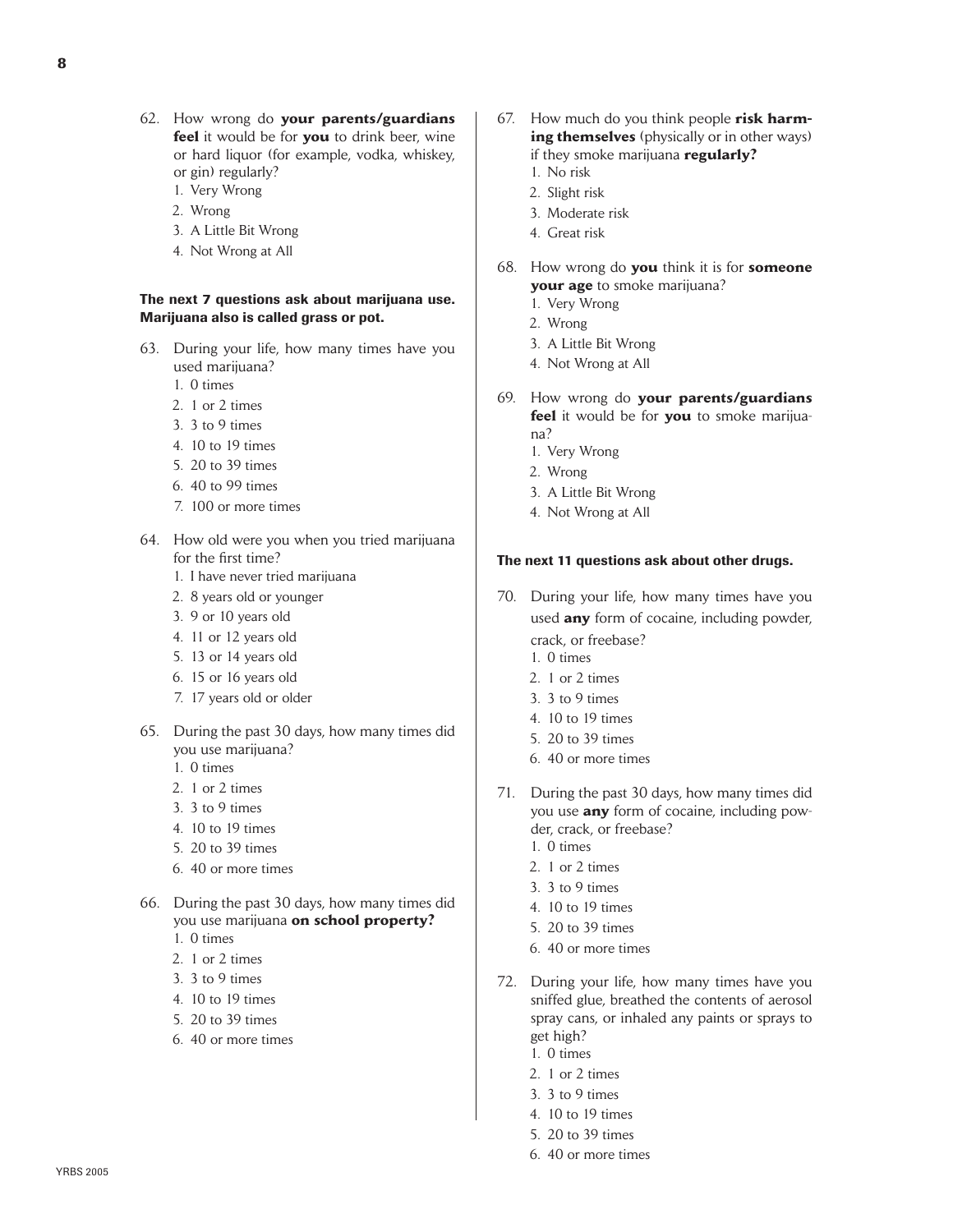- 73. During your life, how many times have you used **heroin** (also called smack, junk, or China White)?
	- 1. 0 times
	- 2. 1 or 2 times
	- 3. 3 to 9 times
	- 4. 10 to 19 times
	- 5. 20 to 39 times
	- 6. 40 or more times
- 74. During your life, how many times have you used **methamphetamines** (also called speed, crystal, crank, or ice)?
	- 1. 0 times
	- 2. 1 or 2 times
	- 3. 3 to 9 times
	- 4. 10 to 19 times
	- 5. 20 to 39 times
	- 6. 40 or more times
- 75. During the past 30 days, how many times have you used **methamphetamines** (also called speed, crystal, crank, or ice)?
	- 1. 0 times
	- 2. 1 or 2 times
	- 3. 3 to 9 times
	- 4. 10 to 19 times
	- 5. 20 to 39 times
	- 6. 40 or more times
- 76. During your life, how many times have you used **ecstasy** (also called MDMA)?
	- 1. 0 times
	- 2. 1 or 2 times
	- 3. 3 to 9 times
	- 4. 10 to 19 times
	- 5. 20 to 39 times
	- 6. 40 or more times
- 77. During your life, how many times have you used any other type of illegal drug such as LSD (acid), PCP, mushrooms, Ketamine (Special K), Rohypnol (Roofies), or GHB?
	- 1. 0 times
	- 2. 1 or 2 times
	- 3. 3 to 9 times
	- 4. 10 to 19 times
	- 5. 20 to 39 times
	- 6. 40 or more times
- 78. During your life, how many times have you taken **steroid pills or shots** without a doctor's prescription?
	- 1. 0 times
	- 2. 1 or 2 times
	- 3. 3 to 9 times
	- 4. 10 to 19 times
	- 5. 20 to 39 times
	- 6. 40 or more times
- 79. During your life, how many times have you used a needle to inject any **illegal** drug into your body?
	- 1. 0 times
	- 2. 1 time
	- 3. 2 or more times
- 80. During the past 12 months, has anyone offered, sold, or given you an illegal drug **on school property?** 
	- 1. Yes
	- 2. No

#### The next 9 questions ask about sexual behavior.

- 81. Have you ever had sexual intercourse? 1. Yes
	- 2. No
- 82. How old were you when you had sexual intercourse for the first time?
	- 1. I have never had sexual intercourse
	- 2. 11 years old or younger
	- 3. 12 years old
	- 4. 13 years old
	- 5. 14 years old
	- 6. 15 years old
	- 7. 16 years old
	- 8. 17 years old or older
- 83. The first time you had sexual intercourse, how old was your partner?
	- 1. I have never had sexual intercourse
	- 2. 5 or more years younger
	- 3. 3 to 4 years younger
	- 4. About the same age
	- 5. 3 to 4 years older
	- 6. 5 or more years older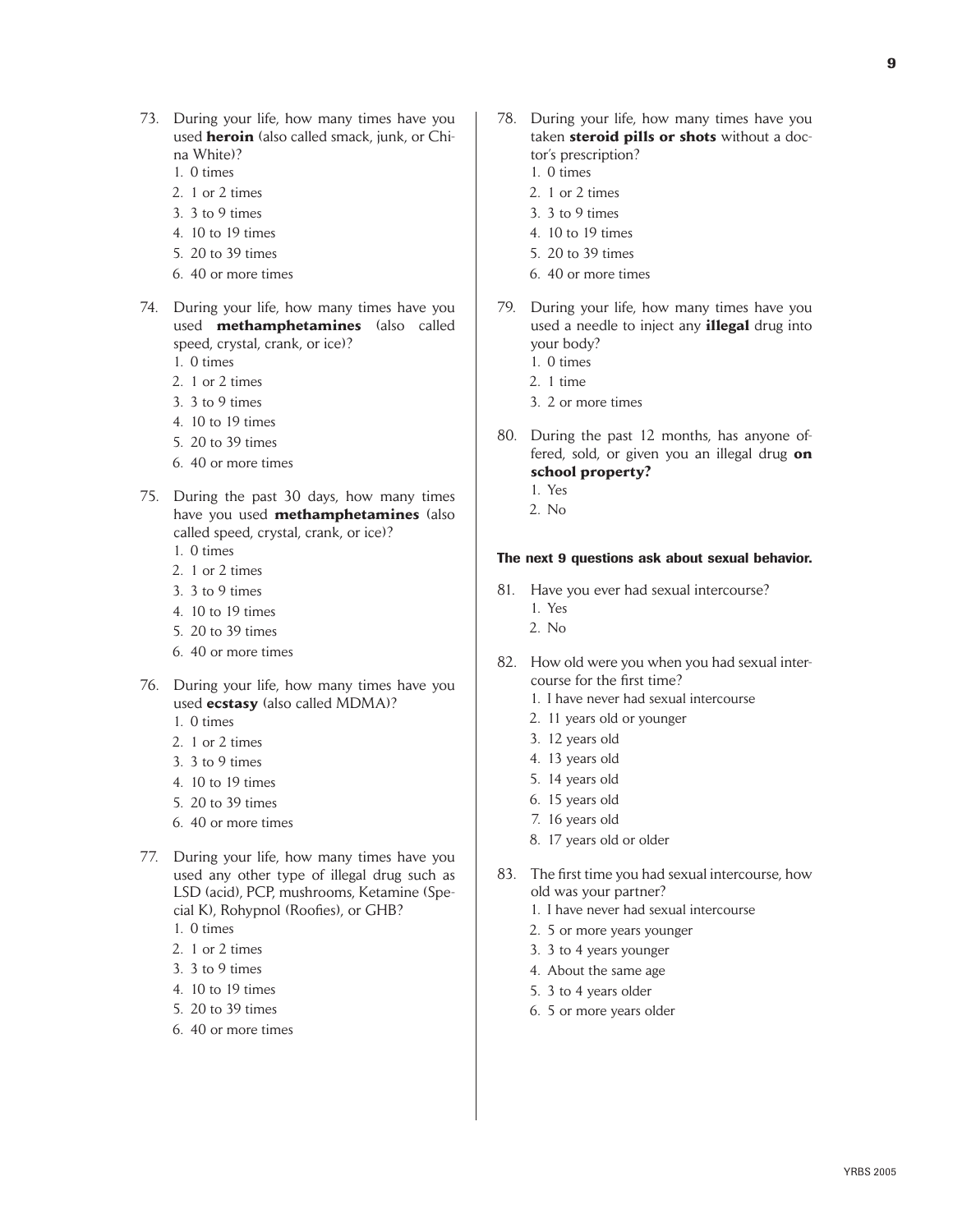- 84. During your life, with how many people have you had sexual intercourse?
	- 1. I have never had sexual intercourse
	- 2. 1 person
	- 3. 2 people
	- 4. 3 people
	- 5. 4 people
	- 6. 5 people
	- 7. 6 or more people
- 85. During the past 3 months, with how many people did you have sexual intercourse?
	- 1. I have never had sexual intercourse
	- 2. I have had sexual intercourse, but not during the past 3 months
	- 3. 1 person
	- 4. 2 people
	- 5. 3 people
	- 6. 4 people
	- 7. 5 people
	- 8. 6 or more people
- 86. Did you drink alcohol or use drugs before you had sexual intercourse the **last time?**
	- 1. I have never had sexual intercourse
	- 2. Yes
	- 3. No
- 87. The **last time** you had sexual intercourse, did you or your partner use a condom? 1. I have never had sexual intercourse
	- 2. Yes
	- 3. No
- 88. The **last time** you had sexual intercourse, what **one** method did you or your partner use to **prevent pregnancy?** (Select only **one** response.)
	- 1. I have never had sexual intercourse
	- 2. No method was used to prevent pregnancy
	- 3. Birth control pills
	- 4. Condoms
	- 5. Depo-Provera (injectable birth control)
	- 6. Withdrawal
	- 7. Some other method
	- 8. Not sure
- 89. How many times have you been pregnant or gotten someone pregnant?
	- 1. 0 times
	- 2. 1 time
	- 3. 2 or more times
	- 4. Not sure

## The next 7 questions ask about body weight.

- 90. How do **you** describe your weight?
	- 1. Very underweight
	- 2. Slightly underweight
	- 3. About the right weight
	- 4. Slightly overweight
	- 5. Very overweight
- 91. Which of the following are you trying to do about your weight?
	- 1. **Lose** weight
	- 2. **Gain** weight
	- 3. **Stay** the same weight
	- 4. I am **not trying to do anything** about my weight
- 92. During the past 30 days, did you **exercise** to lose weight or to keep from gaining weight?
	- 1. Yes
	- 2. No
- 93. During the past 30 days, did you **eat less food, fewer calories, or foods low in fat** to lose weight or to keep from gaining weight?
	- 1. Yes
	- 2. No
- 94. During the past 30 days, did you **go without eating for 24 hours or more** (also called fasting) to lose weight or to keep from gaining weight?
	- 1. Yes
	- 2. No
- 95. During the past 30 days, did you **take any diet pills, powders, or liquids** without a doctor's advice to lose weight or to keep from gaining weight? (Do not include meal replacement products such as Slim Fast.) 1. Yes
	- 2. No
- 96. During the past 30 days, did you **vomit or take laxatives** to lose weight or to keep from gaining weight?
	- 1. Yes
	- 2. No